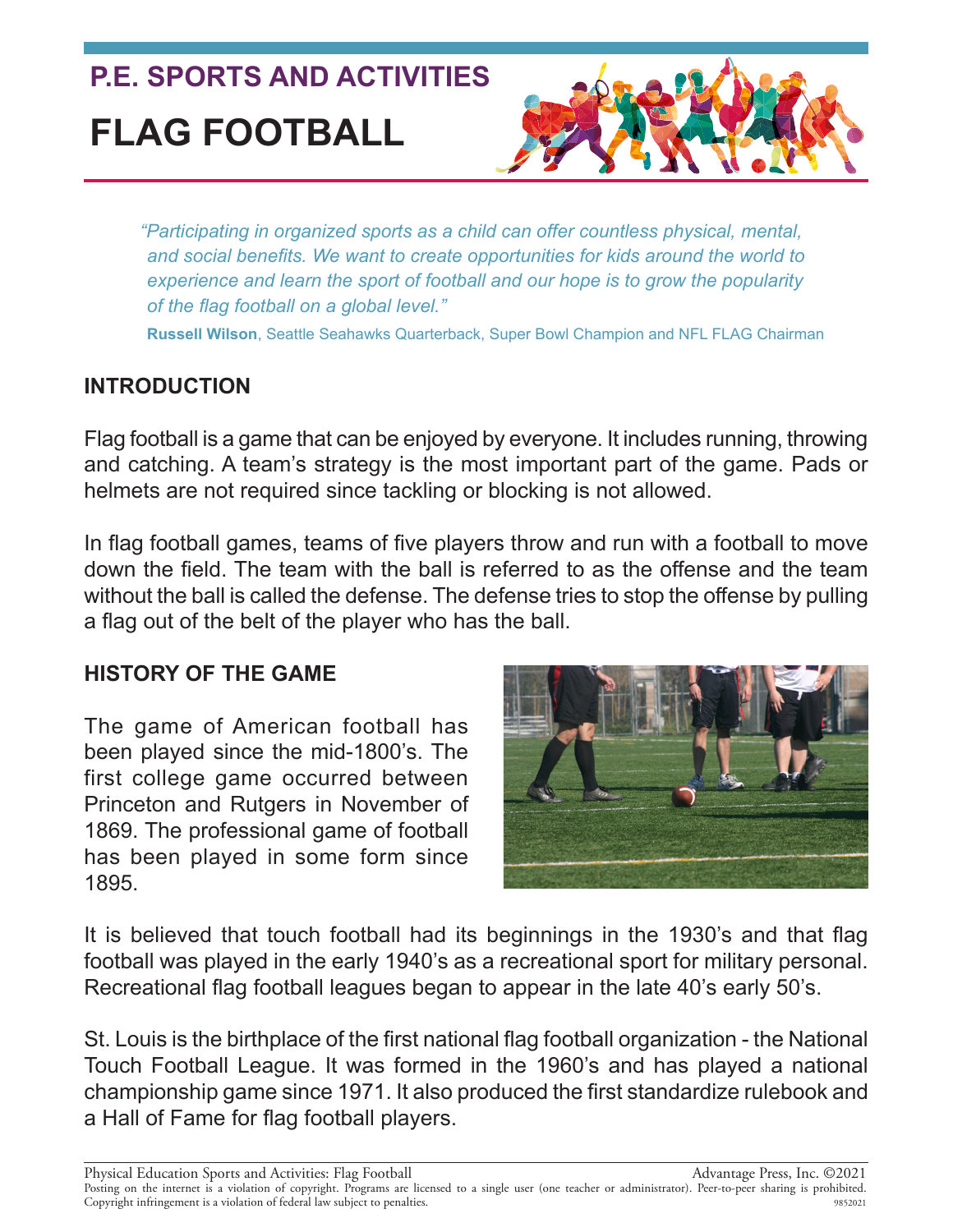### **P.E. SPORTS AND ACTIVITIES FLAG FOOTBALL**

Since then, several leagues have formed. They have included the National Touch Football League, the United States Flag-Touch Football League, the American Football Touch Football League and the Professional Flag Football League.

The Professional Flag Football League was formed in 1997 and, in 1999, played the first professional flag football travel schedule with teams in several large cities.

## **HOW FLAG FOOTBALL IS PLAYED**

A coin toss determines first possession. The winner of the coin toss has possession of the football while losers have choice of end zones to defend.

The offensive team takes possession of the ball at its 5-yard line and has four plays to cross midfield. Once a team crosses midfield, it has four plays to score a touchdown. If the offense fails to score, the ball changes possession and the new offensive team takes over on its 5-yard line. An automatic first down by penalty will overrule the other requirements regarding four plays to make either a first down or score.

After the ball is snapped by the center to the quarterback, the team has seven seconds to pass the ball. The center cannot take a direct hand off back from the quarterback (no center sneak play).



A quarterback cannot run with the ball past the line of scrimmage, unless he hands off the ball (tossed or pitched), and it has been returned to him. All players who rush the quarterback must start at least seven yards from the line of scrimmage.

All defensive players are eligible to rush once the ball has been handed off or tossed, or there is a play action fake or fake hand-off. The ball is spotted where the ball carrier's feet are placed when the flag is pulled, not where the ball is.

All players are eligible to receive passes (including the quarterback if the ball has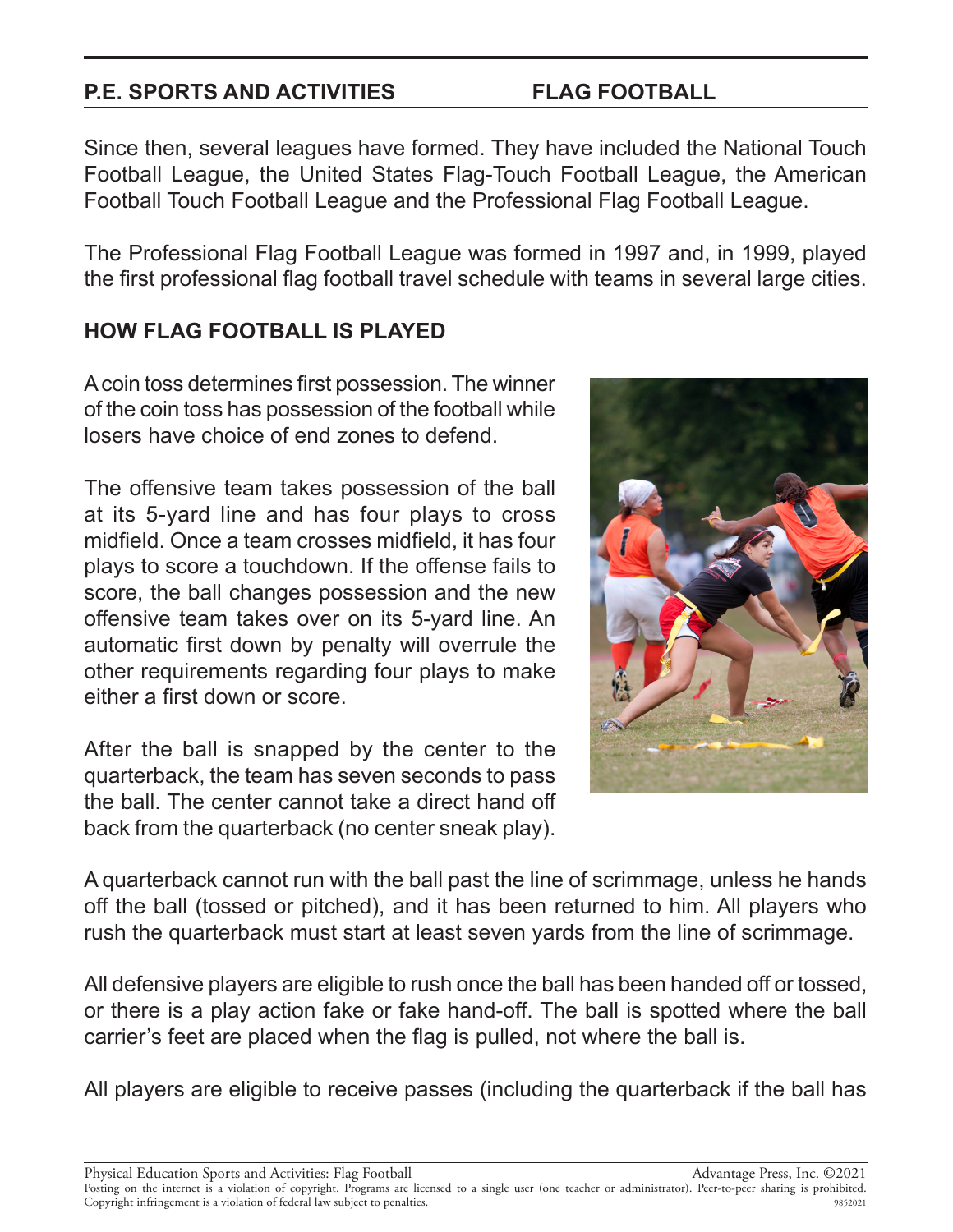### **P.E. SPORTS AND ACTIVITIES FLAG FOOTBALL**

been handed off or tossed behind the line of scrimmage). After a pass is intercepted, the defense becomes the offense at the spot where the interception was made. An interception can also be returned by the defense. All possession changes, except interceptions, start on the offense's 5-yard line.

The offense may use multiple hand-offs behind the line of scrimmage. Only backward and lateral hand-offs are allowed during the down. Tosses or sweeps behind the line of scrimmage are allowed and are called running plays. Once the ball carrier has crossed the line of scrimmage, the ball cannot be handed off, tossed, pitched or passed in any way.

Interceptions change the possession of the ball. On interceptions that occur and remain in the end zone, the ball becomes dead and will result in the ball belonging to the intercepting team at its 5-yard line. Should an interception occur in the end zone and the ball carrier leave the end zone, the ball will belong to the intercepting team at the spot the ball becomes dead. However, should the ball carrier return to the end zone and be deflagged, or the ball become dead, the result would be a safety for the other team.

The ball is dead when any part of the ball carrier's body, other than his hand or foot, touches the ground. If a ball carrier's flag falls off, the play will be whistled dead and the ball will be spotted at the spot where the flag fell off. Players are ineligible to catch a pass or receive the ball by hand-off toss or pitch, if their flag has fallen off.





There are no fumbles in flag football. The ball is

spotted where the ball left the ball carrier's hand(s). If the ball is fumbled during the snap, the ball is placed at the line of scrimmage.

"No-running zones," are located five yards in front of each end zone. When the ball is on or inside the 5-yard line going towards the opponent's end zone, the offense cannot run.

Penalties are assessed (usually five yards) for breaking the rules. Six Points are awarded for a touchdown, one point for a point after touchdown (from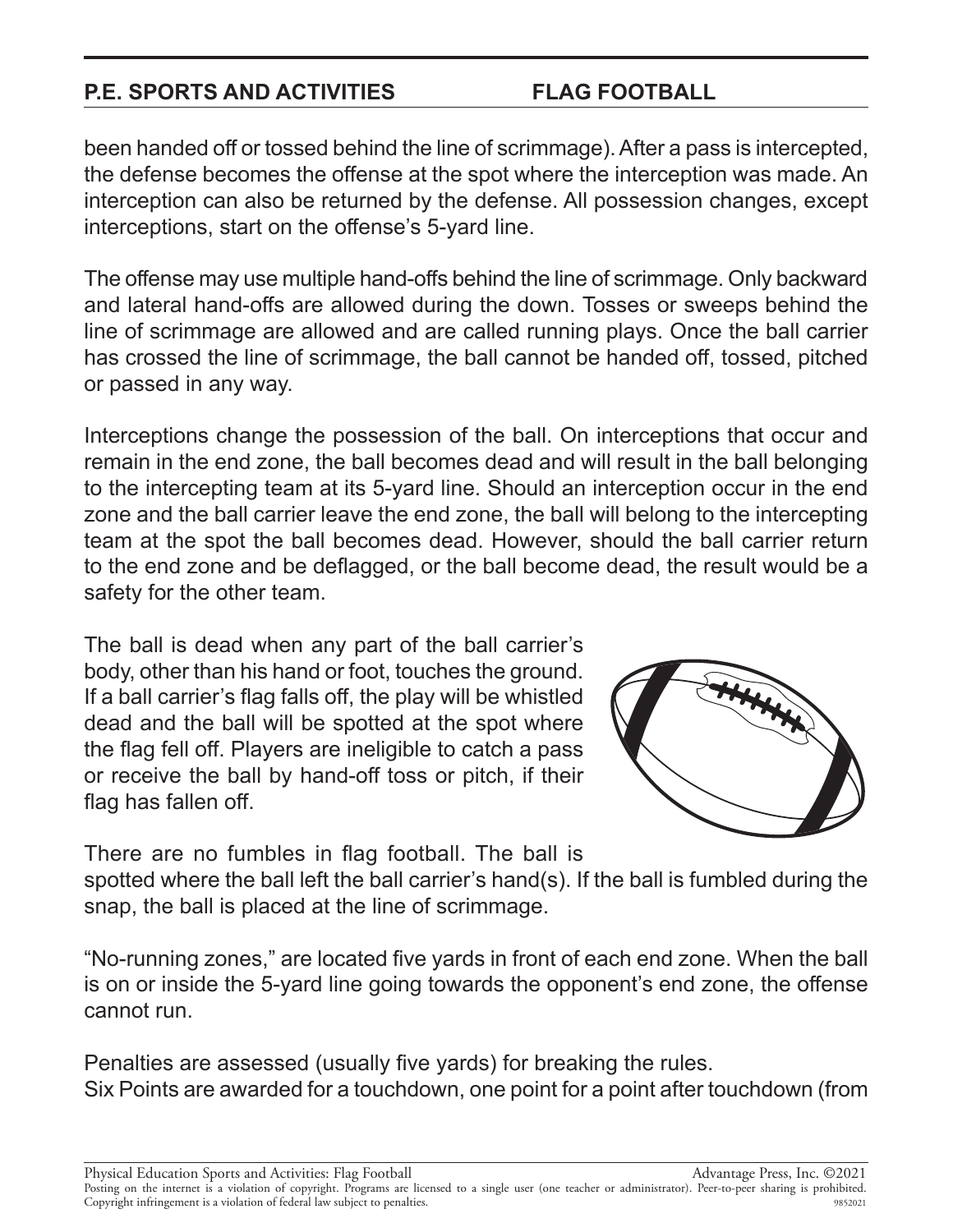### **P.E. SPORTS AND ACTIVITIES FLAG FOOTBALL**

5 yards), two points for point after touchdown (from 12 yards), and two points for a safety.

A touchdown is scored when the offense moves the ball into the end zone. After each touchdown, the team that scored attempts to make an extra point. A safety is scored by the defense when it pulls the flag off the ball carrier in the offense's own end zone.

## **EQUIPMENT & CLOTHING**

No padding or headgear is permitted. In competitive intramural play, cleats are allowed, but must be rubber. Students in physical education classes will play the game wearing tennis shoes, or similar footwear.

In organized league play, all players wear a protective mouthpiece. Official tournament jerseys must be worn during league play as well. Different color shirts or flags will



offer most physical education students the contrast needed for informal flag football games during class.

### **FIELD DIMENSIONS**

Length: 80 yards (divided into four 20-yard zones)

Width: 40 yards

End Zones: Maximum ten yards deep, minimum seven yards deep. No Running Zones: These must be marked five yards from each goal line.